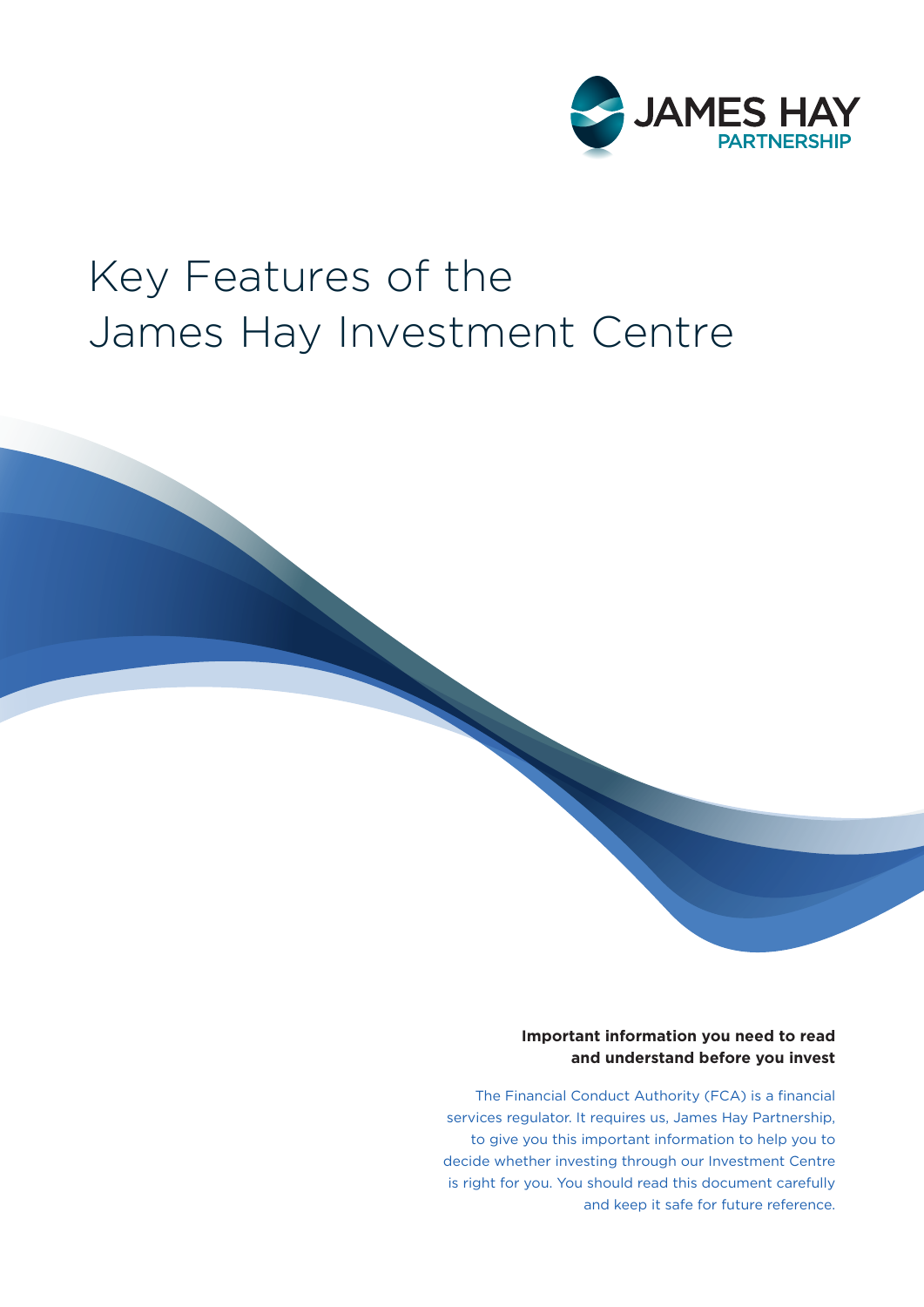# What you should know before you invest

#### What is the purpose of this document?

This document provides you with information about the James Hay Investment Centre. The Investment Centre is our in-house fund platform that allows you to invest in a variety of collective investment schemes that we refer to as 'funds'.

Through the Investment Centre you can invest in over 3,700 funds from leading fund managers on favourable terms. We have negotiated competitive discounts on the initial management charges made by the fund managers in their fund prices, reducing the cost of each investment.

### Key features of the Investment Centre

### Its aims

The James Hay Investment Centre is a fund platform operated and administered by James Hay Administration Company Limited in respect of the SIPP, and James Hay Wrap Managers Limited in respect of the Wrap, Modular ISA and Modular GIA (collectively referred to as James Hay Partnership). It provides the facility for you, through your James Hay product, to invest in individual collective funds from a wide range of leading fund managers at discounted charges, in order to provide capital growth and/or income over the medium to long term.

### Your investment

You can view lists of the Investment Centre funds that are available for your product on our website at www.jameshay.co.uk.

The James Hay Wrap, Modular ISA and Modular GIA each have their own funds list. Investment Centre funds that are available for investment within a James Hay SIPP can be found on either the **Collect**  or **Select** funds lists.

**Select** funds are mainly institutional and pooled pension funds, and are only available to you if you have a financial adviser appointed to your SIPP.

**Collect** funds are mainly unit trusts and OEICs, and you can invest in these whether you have a financial adviser or not.

When you purchase a fund within the Investment Centre, your money will be pooled with money from other investors, but a separate record of your investment is maintained by us. This gives you access to a broad range of investments at more favourable terms than you may get individually.

When trading via the Investment Centre, cash will move to and from the relevant product's bank account.

You can place single or regular Investment Centre trades at any time via our secure online service James Hay Online.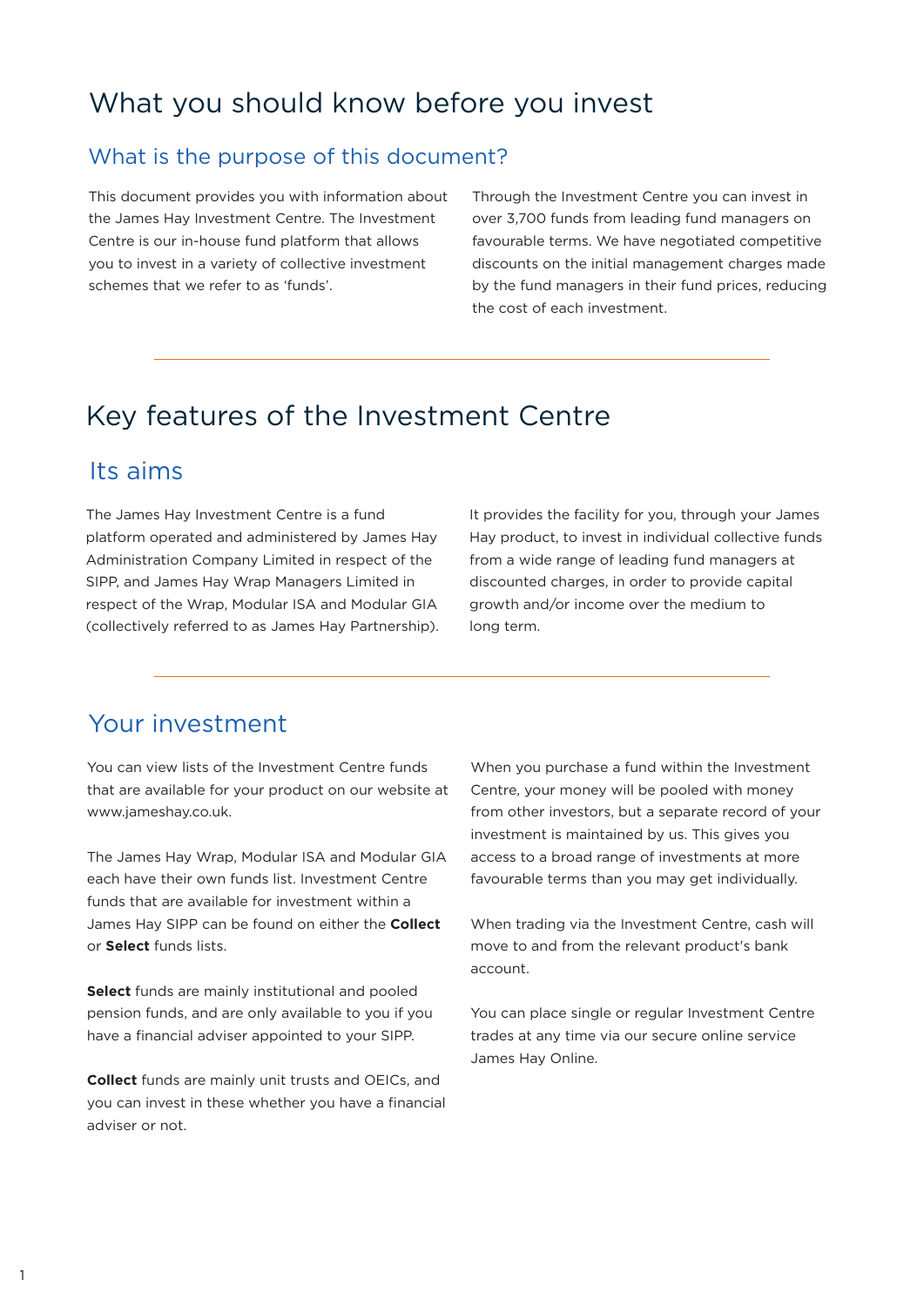### Understanding the risks

- The value of your investment and any income from it can rise and fall, and is not guaranteed.
- If you sell your investment, its value may be less than you had originally invested.
- Past investment performance is not necessarily a guide to future investment performance.
- When a charge is taken from the capital of a fund, the value of your investment may be reduced.
- Changes in exchange rates could affect the value of your investment.
- Significant changes in interest rates could affect the value of your investment.
- Changes in tax rules could affect the value of your investment, or the amount of income received from it.
- Funds that aim to provide greater potential returns can carry a greater investment risk.
- Investment in emerging markets carries a higher level of risk as these funds can be volatile, with greater price fluctuations than investments in more mature markets.

For further information, please read our 'Guide to Investment Risk', available from www.jameshay.co.uk.

James Hay does not provide financial advice. If you are in any doubt whether a particular investment is suitable for you, you should contact your financial adviser.

# Questions and answers

#### What is a Unit Trust?

A Unit Trust is a collective investment where your money is pooled together with other investors' and spread across a range of stocks and shares according to the objective of the fund. The investments are held in trust, with each investor's interest defined by the number of units they own. The number of units you own depends on how much money you invest and the cost of the units.

The investments within the fund are professionally managed by the fund manager.

#### What is an OEIC?

An OEIC (Open Ended Investment Company) is a collective investment that follows a similar principle to a Unit Trust, where your money is pooled together with that of other investors, and spread across a range of stocks and shares according to the objective of the OEIC. Investors own shares in the OEIC.

OEICs are also sometimes referred to as ICVCs – Investment Company with Variable Capital.

The number of shares you own depends on how much money you invest and the cost of the shares.

The investments within the fund are professionally managed by the fund manager.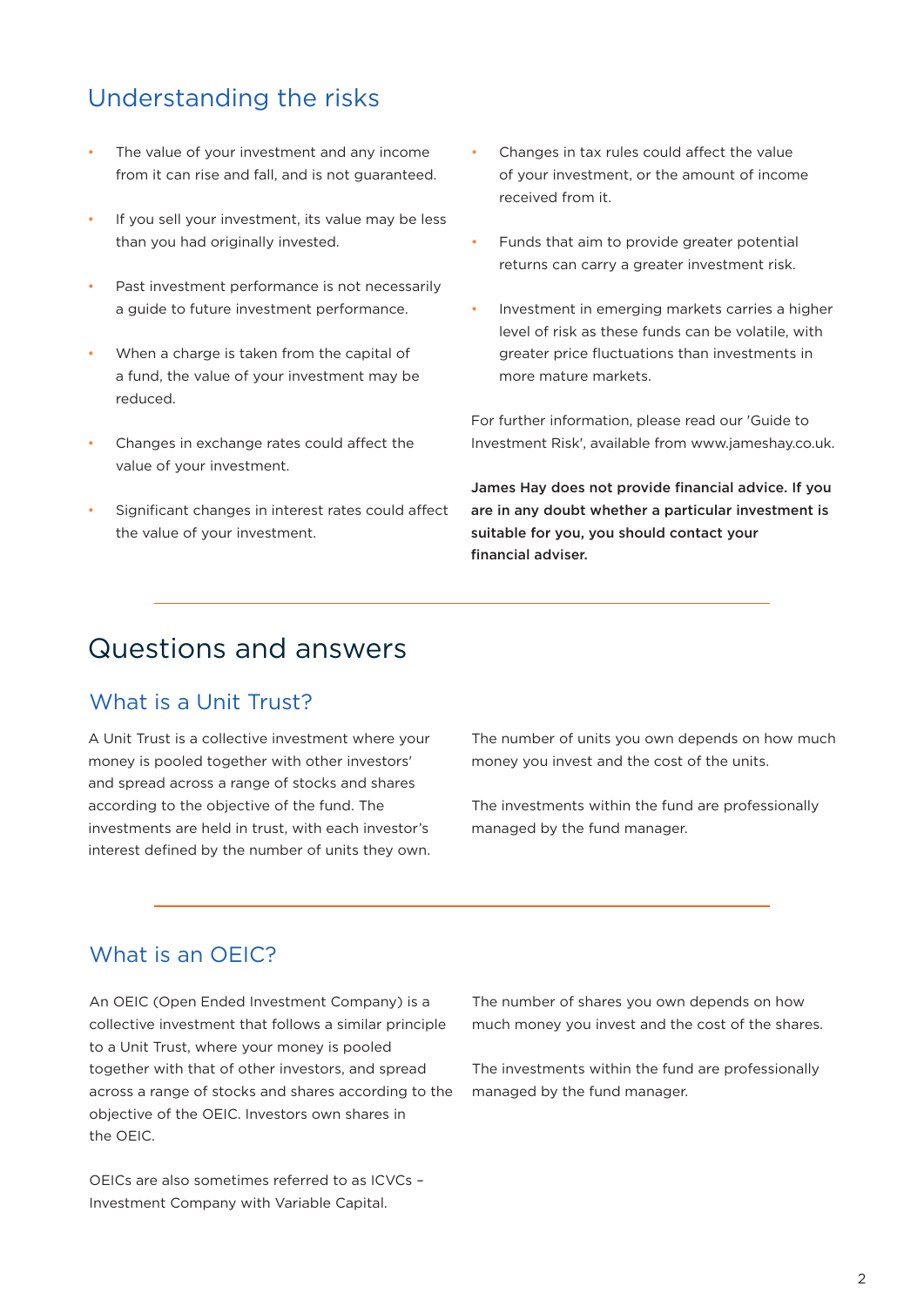### What is an Institutional or Pooled Pension fund?

A Pooled Pension fund is a collective investment where your money is pooled together with the money of other investors, and spread across a range of stocks and shares according to the objective of the fund. Only approved pension schemes can invest in these funds.

Institutional funds are normally only available to investors with appropriate investment experience and typically have discounted fund management charges. You must have a financial adviser if you wish to invest in these funds.

#### How do I invest?

You or your financial adviser can place Investment Centre trades at any time via James Hay Online.

Log in to your account at www.jameshay.co.uk and navigate to the 'Trade' screen, where you can buy, sell and switch funds on a single or regular basis.

#### What is the minimum amount I can invest?

The minimum investment amount is £1 per fund. This includes additional investments.

When buying an investment, the money will be taken from the relevant product bank account. A sufficient cash balance must be available in order to make the investment.

#### What confirmation will I receive?

We will update your James Hay Online account with details of Investment Centre transactions once we have received a contract note from the fund manager.

A paper confirmation will also be posted to you, or your financial adviser if you use one, except for regular trades. These are not confirmed individually but are included in a statement half-yearly (for SIPP products) or quarterly statement (for non-SIPP products) sent to you or your financial adviser.

#### Do I have the right to cancel?

If you have a financial adviser, we will send you a cancellation notice for each investment you make, except for regular investments where you will receive a single cancellation notice when you set up the regular investment.

If you have a financial adviser, you can cancel your investment within 14 days of receipt of your cancellation form. If you do not have a financial adviser, you do not have the right to cancel.

If you cancel an investment, you may not get back the full amount you invested, as the value of any units or shares bought may have fallen.

We will not send a cancellation notice for any investments which are re-registered with us as part of an in-specie transfer.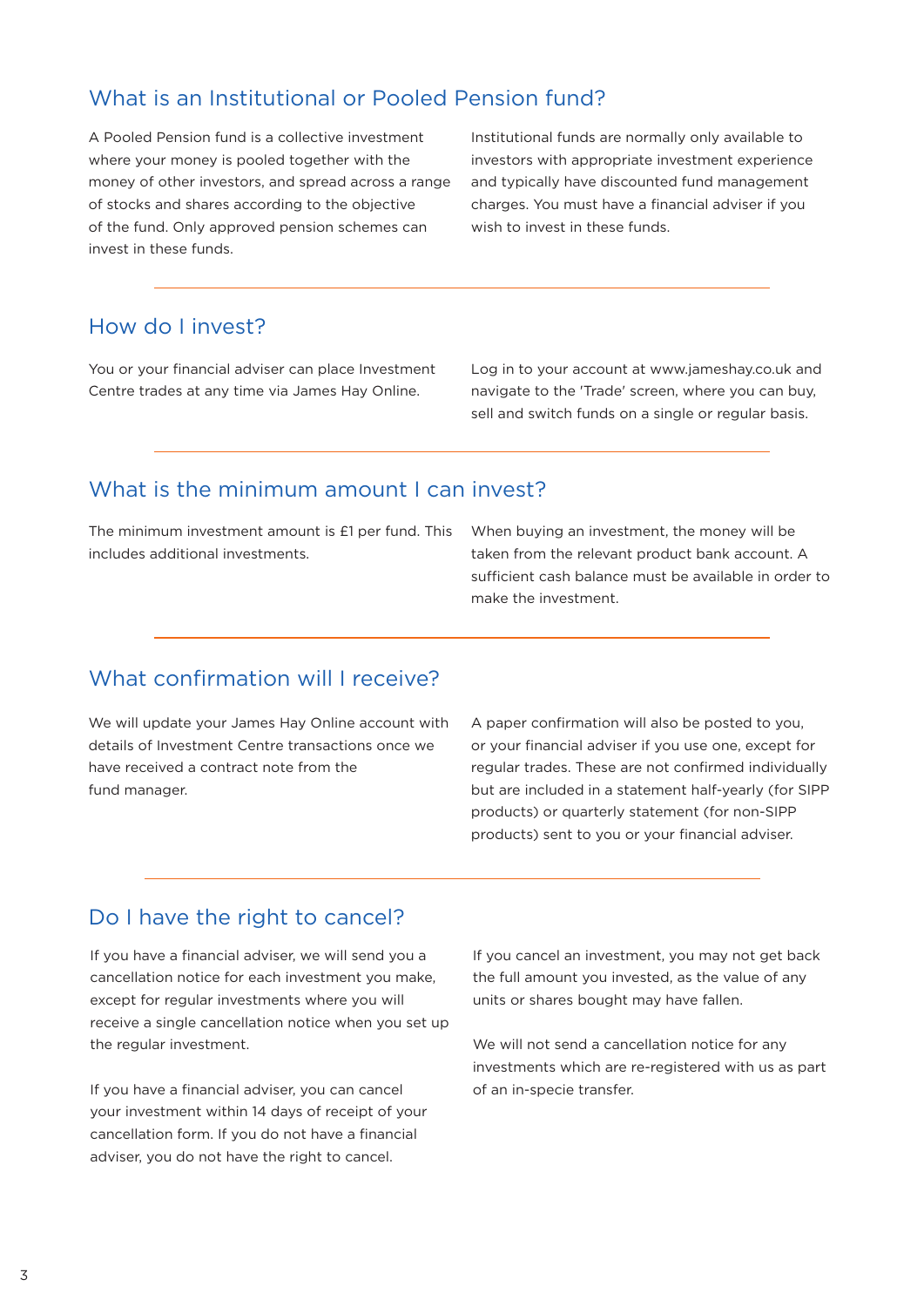#### Can I change my investments?

You or your adviser can place and amend Investment Centre trades at any time via your James Hay Online account.

You can switch between funds and you can set up regular trades on a monthly, quarterly, half-yearly or annual basis.

If you want to switch between Investment Centre funds, we need to sell your holdings in one fund and buy them in the other. We do this by selling your holding in the fund on one day and buying the holding in the new fund normally on the following business day, thereby ensuring your money remains invested as fully as possible while switching.

Please note that the timing of the buy trade is dependent on us receiving details of the sale trade from the fund manager. Furthermore, please note that we reserve the right to defer making the buy element of a switch until we have received the sale proceeds from the fund manager, for any reason and without prior notice.

If you are switching out of a fund that does not trade daily, then this may cause a delay before the buy elements of the switch can be placed.

#### What charges can I expect?

Full details of James Hay's charges in relation to the Investment Centre can be found in the relevant product's Charges Schedule, available from our website at www.jameshay.co.uk.

Fund management charges will also be applied by the Investment Centre fund managers. There may be an initial charge when you buy units or shares in an Investment Centre fund. In respect of fund manager charges on switches, you will pay the initial charge of the fund into which money is being switched.

There is also an annual management charge levied by each fund manager, for investing and managing your money.

Part of these charges may be rebated back to us. Any rebate received will be allocated to your product in the form of additional units.

If you have completely sold your holdings in a fund before the rebate is paid, where permitted by regulation, the rebate may be allocated as cash to the relevant product's bank account.

There are a number of other charges and costs borne by the funds, such as audit charges, registrar charges and regulatory charges. These charges, plus the Annual Management Charge, are reflected in the Ongoing Charges Figure (OCF) or Total Expense Ratio (TER) which give a snapshot of how much it will cost to invest in the fund annually. For a full list of fund management charges, please refer to the documentation of the fund available through James Hay Online.

#### How can I check what my investment is worth?

You can view your Investment Centre holdings at any time via your James Hay Online account.

Fund prices can be viewed prior to making a trade. However, please bear in mind that these will be the prices for the previous trading deadline and not the price you will get when you trade, as fund managers execute trades on a forward pricing basis.

Fund managers may also publish fund prices on their own website.

Single trades will be confirmed to you individually, and regular trades can be viewed on your statement; half-yearly for SIPP products and quarterly for non-SIPP products.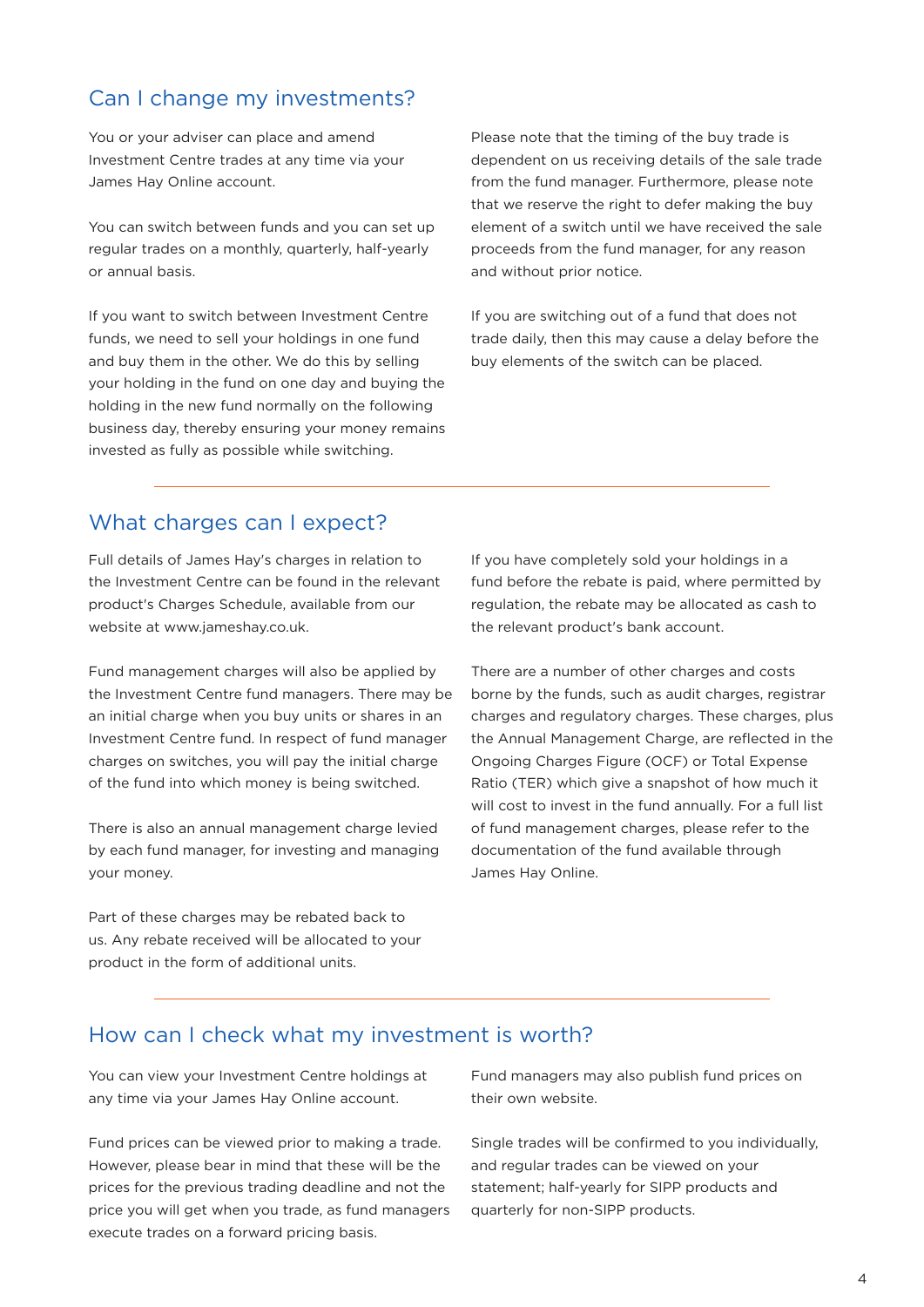#### When must I give instructions?

Instructions received by us via James Hay Online are normally transmitted to fund managers on the same business day of receipt, provided your order is received before the fund cut-off time shown on the funds list on our website. If your order is received after the cut-off time, it will normally be transmitted on the next business day.

Investment Centre instructions received by post or fax are normally transmitted on the next business day after receipt, provided your order is received before 4pm on the business day before. Please note that paper transactions will also incur an additional charge.

Please note that these order transmission timings are not guaranteed; the price date obtained and trading date when placing the transaction may differ, and your order transmissions may take longer than the timings stated above. Please also note that the price obtained for the transaction will be the price calculated by the fund manager at the next valuation point for the fund after they receive the order. The valuation basis can be obtained from the relevant fund manager.

If the fund manager does not trade every business day on a fund, the trade will normally be placed on the next trading date for that fund.

#### Will I receive income?

The funds chosen may pay income into your James Hay product. If you invest in a fund offering income units or shares, any distributions will automatically be paid into the relevant product's bank account.

If you invest in a fund offering accumulation units or shares, any distributions will automatically be reinvested in the fund.

#### How are Investment Centre funds held?

If investing through your SIPP, all units and shares purchased will be held in the name of James Hay Pension Trustees Limited as the trustee of your SIPP or a nominee chosen by the trustee.

If investing through your Wrap Investment Portfolio, Wrap ISA, Wrap Offshore Bond, Modular ISA or Modular GIA, all units and shares purchased will be held on your behalf in the name of James Hay Wrap Nominee Company Limited, or another nominee company chosen by us.

#### What if a fund is suspended?

If a fund manager suspends dealing in a fund for any reason for any period of time, we will not be able to accept instructions on that fund until it is reinstated.

If this happens, we will let you or your financial adviser know.

#### What happens to my investments if I die?

This will depend on which product your investments are held within. Further information can be found in the Technical Guide for your James Hay product, available on our website at www.jameshay.co.uk.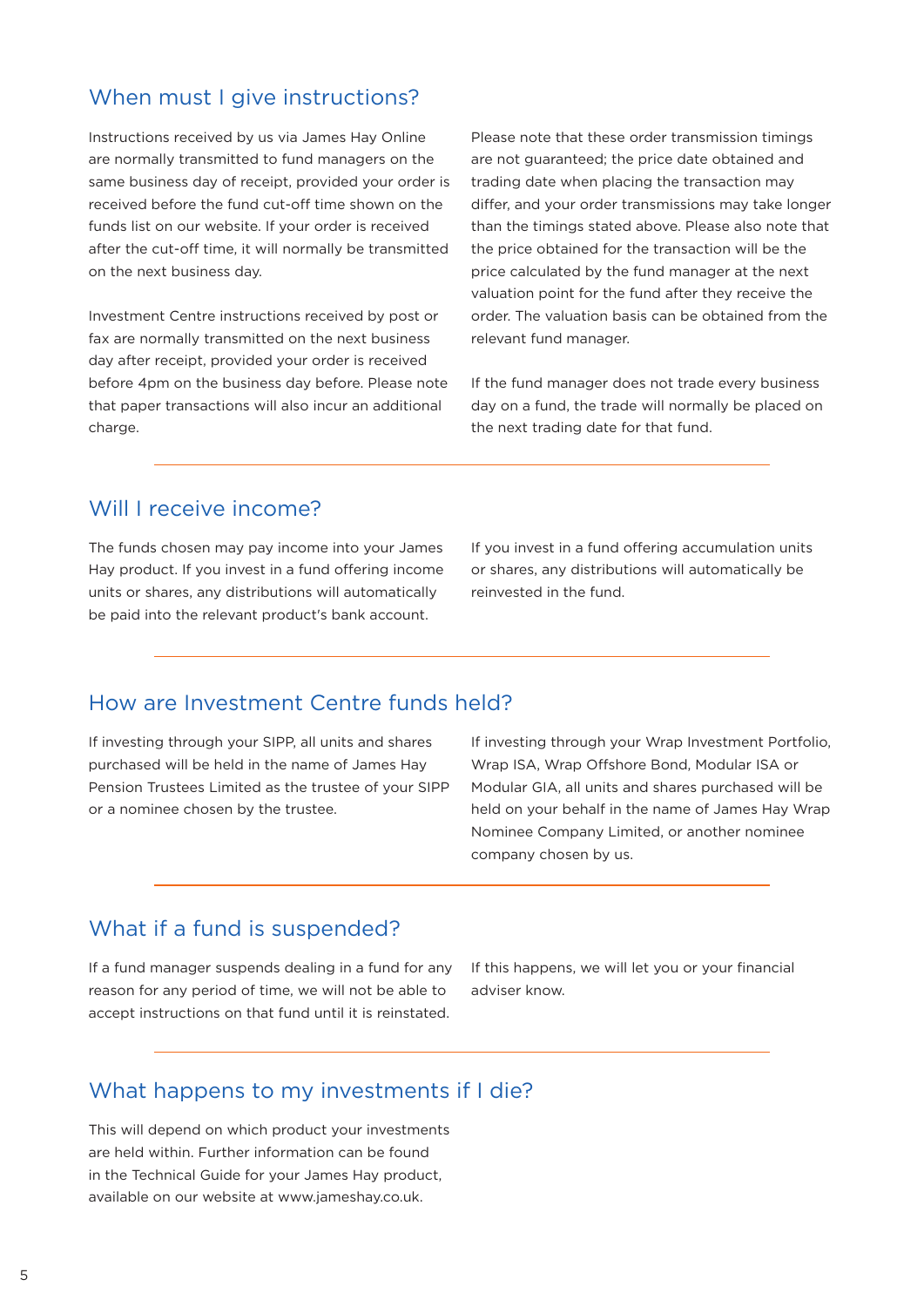#### What about tax?

Applicable taxes will vary depending on the product in which the investments are held.

- Interest and dividend distributions are paid gross, without deduction of income tax at source.
- Property income distributions are typically paid gross where the investment is held in a SIPP, ISA or Offshore Bond. If the property income distribution is paid net of 20% income tax we may be able to reclaim the tax in respect of SIPP or ISA investments.
- For the SIPP and the ISA, we may be able to reclaim income tax deducted from property income distributions.
- If you are investing through your SIPP, ISA or Offshore Bond, no additional tax is payable on the dividend, interest or property income distributions.
- You may be liable for additional tax on the dividend, interest or property income distributions if the fund is held within the Wrap Investment Portfolio or Modular GIA.
- Your SIPP, ISA or Offshore Bond are not liable to capital gains tax when you sell investments held within these wrappers.
- You may be liable to capital gains tax if you sell a holding within your Wrap Investment Portfolio or Modular GIA.
- You may be liable to pay income tax in relation to withdrawals taken from your Offshore Bond.

The tax treatment depends on your individual circumstances and may be subject to change in the future. You should discuss this with your financial adviser if you are in any doubt.

### General information on Investment Centre pricing

Units in dual priced Unit Trusts have two prices the buying (offer) price, which you pay when you invest, and a lower selling (bid) price when you are selling all or part of your investment. The difference between these prices is known as the 'spread'. The spread may include the initial charge as well as the cost to the Unit Trust for buying and selling investments on the stockmarket.

Some Unit Trusts are priced on a single price basis. This is the price used to buy and sell units, although purchases may be subject to an initial charge.

Some fund managers price their funds on a 'single swinging' basis. The price of the units will be determined by the net level of demand in each fund on any given dealing day. If there are more buyers than sellers on a particular day, then the price quoted will be what is normally referred to as the offer price. If there are more sellers than buyers on a particular day, then the price quoted will be what is normally referred to as the bid price. This mechanism is known as single swinging pricing.

Shares in an OEIC are normally priced on a single basis. This is the price used to buy and sell units, although purchases may be subject to an initial charge.

In certain circumstances, the fund manager may decide to apply a dilution levy on the purchase or sale of units or shares. This may happen if a high number of purchases or sales takes place which would adversely affect the net asset value of the units or shares held by the remaining investors. This levy is intended to ensure that the remaining investors are no worse off.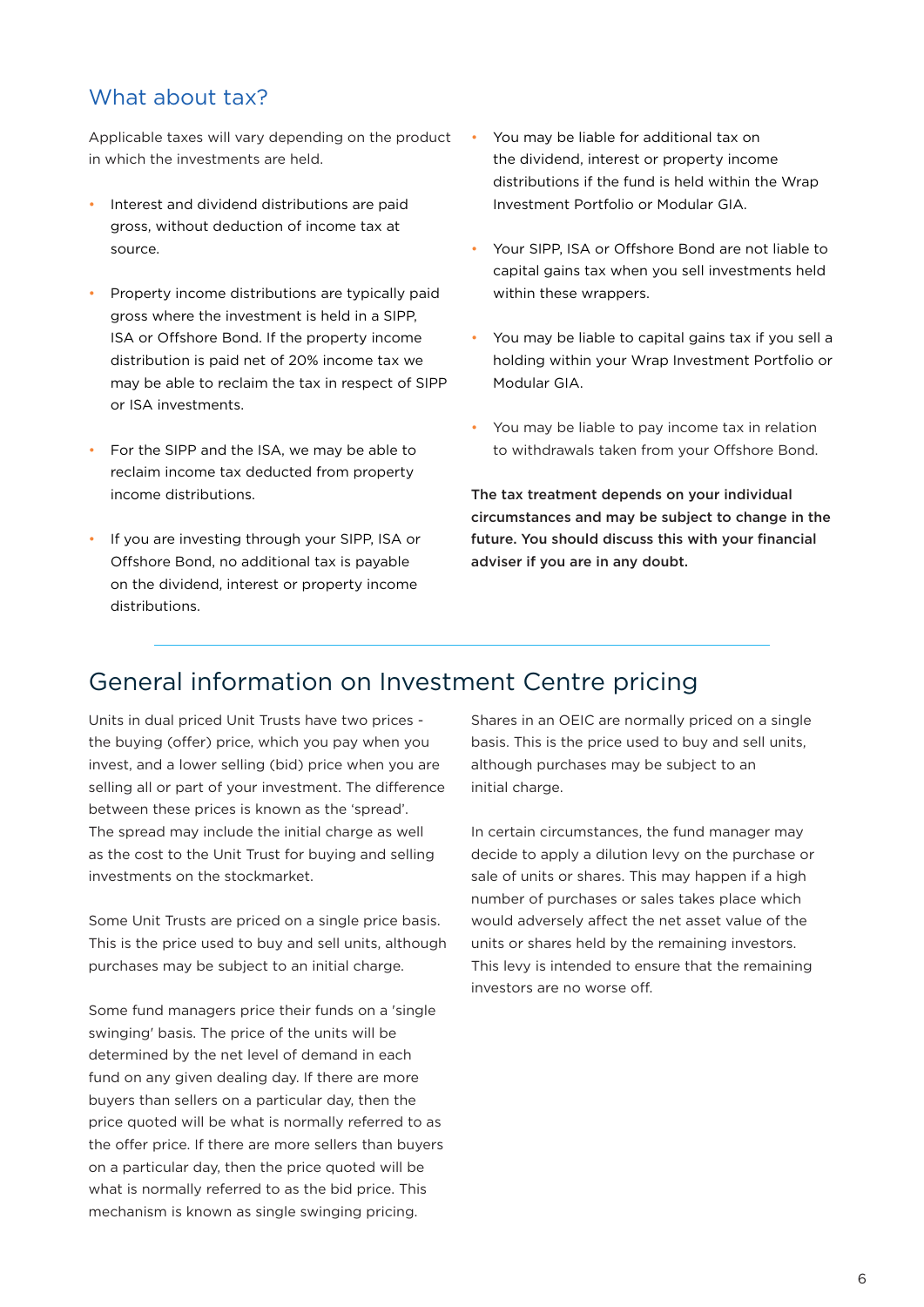# Other information

This document should be read in conjunction with the relevant product's Terms and Conditions, the Select or Collect Funds Terms and Conditions, and the respective Funds List. Further information can also be found in each product's Technical Guide. All of these documents can be found on our website at www.jameshay.co.uk.

#### **How to complain**

If you wish to complain about any aspect of the service you have received from us, please contact the Complaints Manager using any of the methods detailed in the 'How to contact us' section overleaf.

Complaints that we cannot address may be referred to the Financial Ombudsman Service.

For details of our formal complaints procedure, please see the 'Guide to our Complaint Procedure' document on our website at www.jameshay.co.uk.

Making a complaint will not affect your right to take legal proceedings.

#### **Important notice**

James Hay Partnership is not liable for any loss caused where a delay or failure to provide services is caused by events, circumstances or causes beyond its reasonable control, including any failure, breakdown or malfunction of any telecommunications, computer systems (including James Hay Online), equipment, banking services or utility provider; or any delays or failures arising out of, or in connection with, any industrial disputes/ actions, or abnormal weather conditions.

#### **Law**

At all times, our products and our relationship with you are governed by, and subject to, the laws of England and Wales.